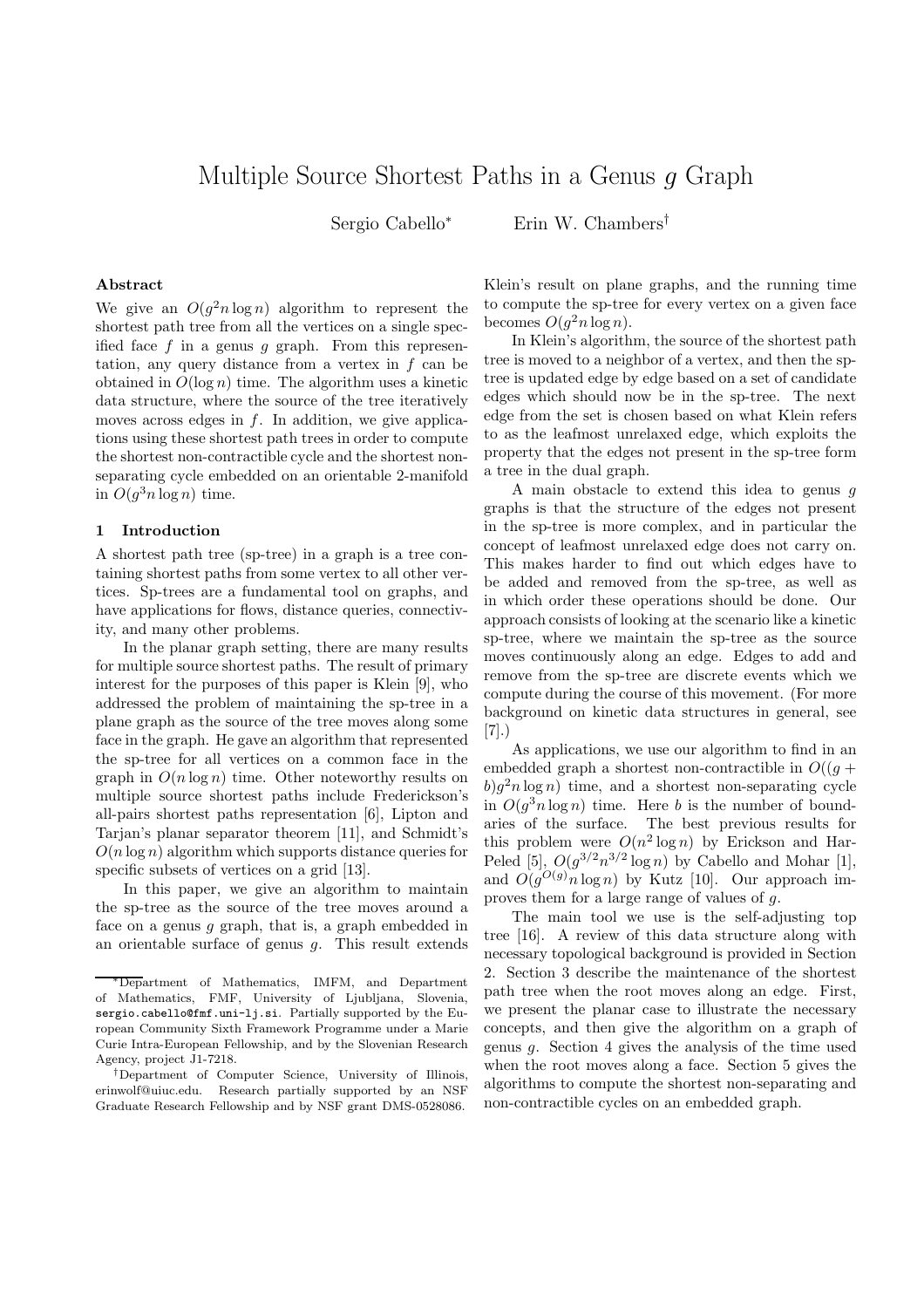## 2 Background

2.1 Self-adjusting top trees. For our algorithm, we require a dynamic forest data structure supporting edge insertions and deletions. In addition, each vertex of the forest will maintain a number which is its distance to some vertex in the graph. Updates to this distance data must be supported on both subtrees and paths within the tree.

The data structure used here is the self adjusting top tree [16]. Operations used in our application are join, cut, and expose. We briefly describe these operations.

The operations  $\text{join}(u, v)$  and  $\text{cut}(u, v)$  respectively add an edge between  $u$  and  $v$  in different components of the forest and delete the edge between  $u$  and v. The operation  $\exp \circ \mathbf{s}(u, v)$  makes the path between u and v in the forest (if it exists) the top-level path in the data structure, allowing quick updates and searches in this path. All of these operations can be supported in  $O(\log n)$  amortized time.

2.2 Graphs. Throughout the paper, we work on a weighted, embedded graph  $G = (V, E)$ , where V is the vertex set and  $E$  is the edge set. The weight of an edge uv is denoted  $w(uv)$ . The dual graph of  $\tilde{G}$ , written  $\tilde{G}^*$ , consists of the graph given by making every face of G a vertex, and adding edges between adjacent faces. For  $e \in E$ , we use  $e^*$  to denote the edge in the dual graph which goes between the two faces that  $e$  borders.

As in Klein's paper, we define  $d_T : V \to \mathbb{R}$  as the distance in a rooted directed tree T from the source of the tree to a given vertex. (We omit  $T$  when the tree is clear from context.) Define the tension of an edge  $\overrightarrow{uv}$ as  $t(\overrightarrow{uv}) = d(v) - w(\overrightarrow{uv}) - d(u)$  (for more examples, see [15]). We say the edge  $\overrightarrow{uv}$  is tense if  $t(\overrightarrow{uv}) > 0$ . In other words, if  $\overrightarrow{uv}$  is tense, there is a shorter path to v which uses a path in the tree to v plus the edge  $\overrightarrow{uv}$ . It is a simple exercise to verify if a tree  $T$  on  $G$  leaves no tense edges in  $(E \setminus T)$ , then T is a sp-tree.

For simplicity, we assume that all shortest paths in G are unique. As pointed out in  $[5]$ , this condition can be obtained with high probability: the Isolation Lemma of Mulmuley, Vazirani, and Vazirani [12] implies that adding an infinitesimal weight  $\varepsilon \cdot r(e)$  to each edge e, where  $r(e)$  is chosen from  $[1, 2, \ldots, n^2]$  uniformly at random, makes all shortest paths unique with probability at least  $1 - 1/n$ .

2.3 Topological background. We briefly present some concepts and definitions from algebraic and combinatorial topology. For more detailed background, see also [14] and [17].

A surface, or 2-manifold with boundary, is a topo-

logical Hausdorff space where each point has a neighborhood homeomorphic to either the plane (if the point is interior) or the closed half-plane (if the point is on the boundary). Surfaces considered here are connected and compact, and are orientable unless otherwise specified. Any connected compact orientable surface is homeomorphic to a sphere with  $g$  handles and  $b$  open disks removed. We say  $g$  is the *genus* of the surface and  $b$  is the number of boundaries.

Let  $M$  be a surface. A *curve* or *path* on  $M$  is a continuous map  $p : [0,1] \rightarrow M$ . The *endpoints* are denoted  $p(0)$  and  $p(1)$ . A loop with basepoint x is a path p with  $x = p(0) = p(1)$ . An arc  $\alpha$  is a path whose endpoints are in the boundary. A *cucle* is a continuous map  $\gamma : S^1 \to M$ , where  $S^1$  is the unit circle. A curve is simple if it is one-to-one. Two cycles are disjoint if the do not intersect, and two paths are disjoint if they intersect only at their endpoints.

A homotopy between two paths  $p$  and  $q$ , with  $p(0) = q(0)$  and  $p(1) = q(1)$ , is a continuous map  $H : [0, 1] \times [0, 1] \to M$  such that  $H(0, \cdot) = p$ ,  $H(1, \cdot) = q$ ,  $H(\cdot, 0) = p(0) = q(0)$ , and  $H(\cdot, 1) = p(1) = q(1)$ . A homotopy between two cycles  $\gamma$  and  $\beta$  is a continuous map  $H : [0,1] \times S^1$  such that  $H(0,\cdot) = \gamma$  and  $H(1,\cdot) =$  $β$ . A cycle is *contractible* if it is homotopic to a constant cycle. An arc whose endpoints are in the same boundary component  $\delta$  is non-contractible if after contracting  $\delta$  to a point, the obtained loop is non-contractible. A simple cycle or arc is separating if  $M \setminus \gamma$  has two connected components.

For the topological results in this paper, we work on the combinatorial surface model. This model has been commonly used for most related results [1], [2], [3], [5]. A combinatorial surface is an abstract surface M together with a weighted undirected graph G embedded on M such that each open face is a disk. Allowed paths are walks in G, and the length of a path is the sum of the weights of the edges on the path (with multiplicity). The multiplicity of a path is the maximum number of times that an edge appears in it. The complexity of the combinatorial surface, usually denoted by  $n$ , is the number of vertices, edges, and faces in the embedding of G.

In a combinatorial surface, a curve or cycle in  $M$  is simple if it can be infinitesimally perturbed to a simple curve in  $M$ . Any arrangement of curves in the surface can be seen as an embedded graph [3], which basically handles this by increasing the number of vertices and edges appropriately to obtain a graph  $G'$  where the curves are edge-disjoint. This allows us to assume that, in the surface, all the curves considered are generically embedded.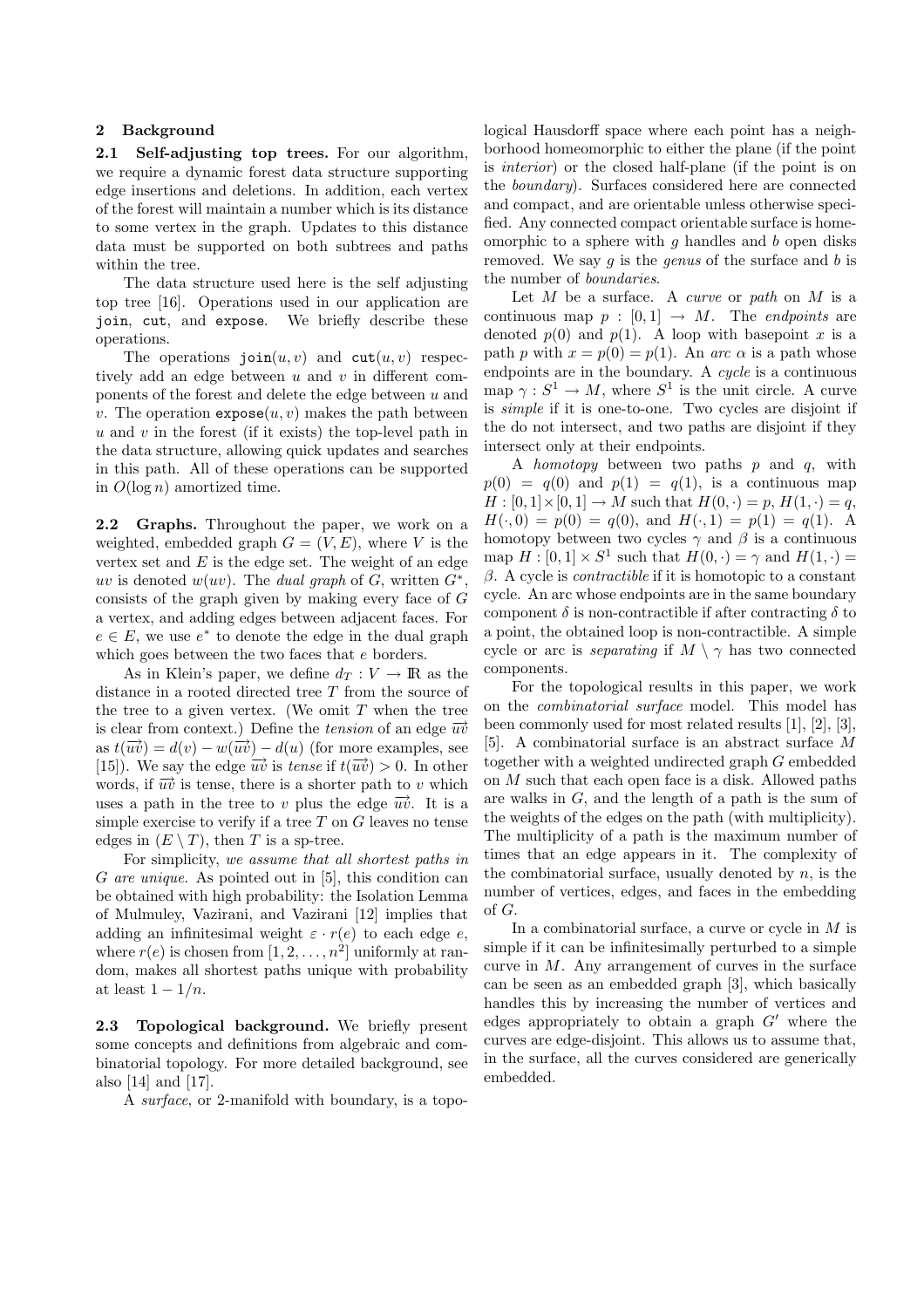### 3 Updating the sp-tree

Suppose that we are given the sp-tree rooted at some vertex  $u$ . We wish update the tree so that it becomes the shortest path rooted at  $v$ , a neighbor of  $u$ . View the sp-tree as a kinetic data structure, in which the root s slides continuously from u to v along the edge  $e = \overrightarrow{uv}$ . Any vertex whose shortest path to  $s$  goes through  $v$ immediately before reaching s is called a blue vertex. All other vertices are colored red. Note that in the sp-tree rooted at s, the vertices of each color form a subtree of the sp-tree, since any vertex's shortest path to s must go through either  $u$  or  $v$ . The blue vertices are in some sense already in the final sp-tree, since their shortest paths to s do not change as s moves closer to  $v$ . Eventually, when s arrives at  $v$ , the sp-tree rooted at v is obtained.

As s slides across e a distance  $\Delta$ , the distance from s to every red vertex increases by  $\Delta$ , and the distance from s to every blue vertex decreases by  $\Delta$ . When an edge  $\overrightarrow{xy}$  is about to become tense (i.e. if  $t(\overrightarrow{xy})$  was negative and just became = 0), then  $d(y) = d(x)+w(\overrightarrow{xy})$ for some red vertex  $y$  and blue vertex  $x$ . This means that as s continues to move along  $e$ , the path from s to  $y$  that goes through  $x$  is to be shorter than the previous shortest path.

When an edge becomes tense, we have an *event* in the sp-tree. In an event, the edge immediately preceding  $y$  along its shortest path to  $s$  should be deleted, and the edge  $\overrightarrow{xy}$  is added to the sp-tree instead. Additionally, y and all the vertices in its subtree should be recolored to blue, since the shortest path to  $s$  now passes through  $v$ last.

The kinetic property we exploit here is that we have no extraneous events. Each time an edge becomes tense, we must do exactly one cut and one join in the sp-tree. Using appropriate data structures, a running time of  $O(\log n)$  per update to the sp-tree is obtained. The main issue becomes detecting what edges come in and out in the tree.

In the algorithm, we use two types of data structures. The first holds the sp-tree  $T$ , and the second maintains a subgraph of the dual graph  $(G \setminus T)^*$ . The main difference between the algorithms for the planar case and the genus  $g$  case is the dual structure. In a planar graph, the duals of edges not contained in the sp-tree form the so-called cotree, a spanning tree of the dual graph. However, in a genus g graph, there are  $O(g)$ extra edges that ruin this cotree structure and make the algorithm more complicated.

In the primal structure, we have a directed forest that is a subgraph of the current sp-tree. Each vertex implicitly maintains its distance to s. Note that all of the following operations can be implemented in  $O(\log n)$ 

(worst-case) time using Euler-Tour trees [8].

- GetValue $(v)$  returns  $d(v)$ .
- Cut( $e'$ ) removes the specified edge  $e'$  from the current forest.
- Join $(e')$  adds the edge  $e'$  to the forest. (This operation assumes the forest remains acyclic after adding e.)
- AddSubtree( $\Delta$ , x) adds the value  $\Delta$  to every vertex in the subtree rooted at vertex  $x$ .

In the dual graph, we need a different set of operations. These differ in the planar and non-planar cases, and will be described in more detail in the appropriate sections.

**3.1 Planar graphs.** We begin with the algorithm in the planar case. This algorithm is similar to Klein's [9] in that the same tree and cotree decomposition is used, and the basic idea of relaxing edges is the same. However, we relax edges in our kinetic data structure one by one as the source moves along an edge, instead of changing the root and then relaxing edges iteratively from a set of tense edges as Klein does.

Our algorithm begins with a sp-tree  $T$  rooted at a vertex  $s = u$ , and moves the source s of the sp-tree T across a fixed edge  $e = \overrightarrow{uv}$ . In the dual graph, each edge  $xy^*$  dual to an edge xy that is not in T stores  $t(\overrightarrow{xy})$  and  $t(\overrightarrow{yx})$ . This set of edges in  $(G \setminus T)^*$  forms a spanning tree. We use the following operations, each of which can be performed in  $O(\log n)$  amortized time using self adjusting top trees [16].

- $Cut(e)$  cuts the edge e from the tree, and returns two new separate trees.
- Join $(e)$  adds the edge  $e$ , joining two trees into a single tree.
- AddPath $(\Delta, \pi)$  adds  $\pm \Delta$  to the tension of each of the edges in the path  $\pi$ . (The value  $+\Delta$  is added to the tension of the edge oriented from red to blue vertex, and  $-\Delta$  is added to the orientation from blue to red.)
- MaxPath( $\pi$ ) finds the edge in the path  $\pi$  that has maximum tension (where the tension is oriented from a blue vertex to a red vertex).

Assume that  $e$  is in the sp-tree. Any (primal) edge whose tension is changing must have one blue endpoint and one red endpoint, since any edge with monochromatic endpoints has constant tension (its endpoints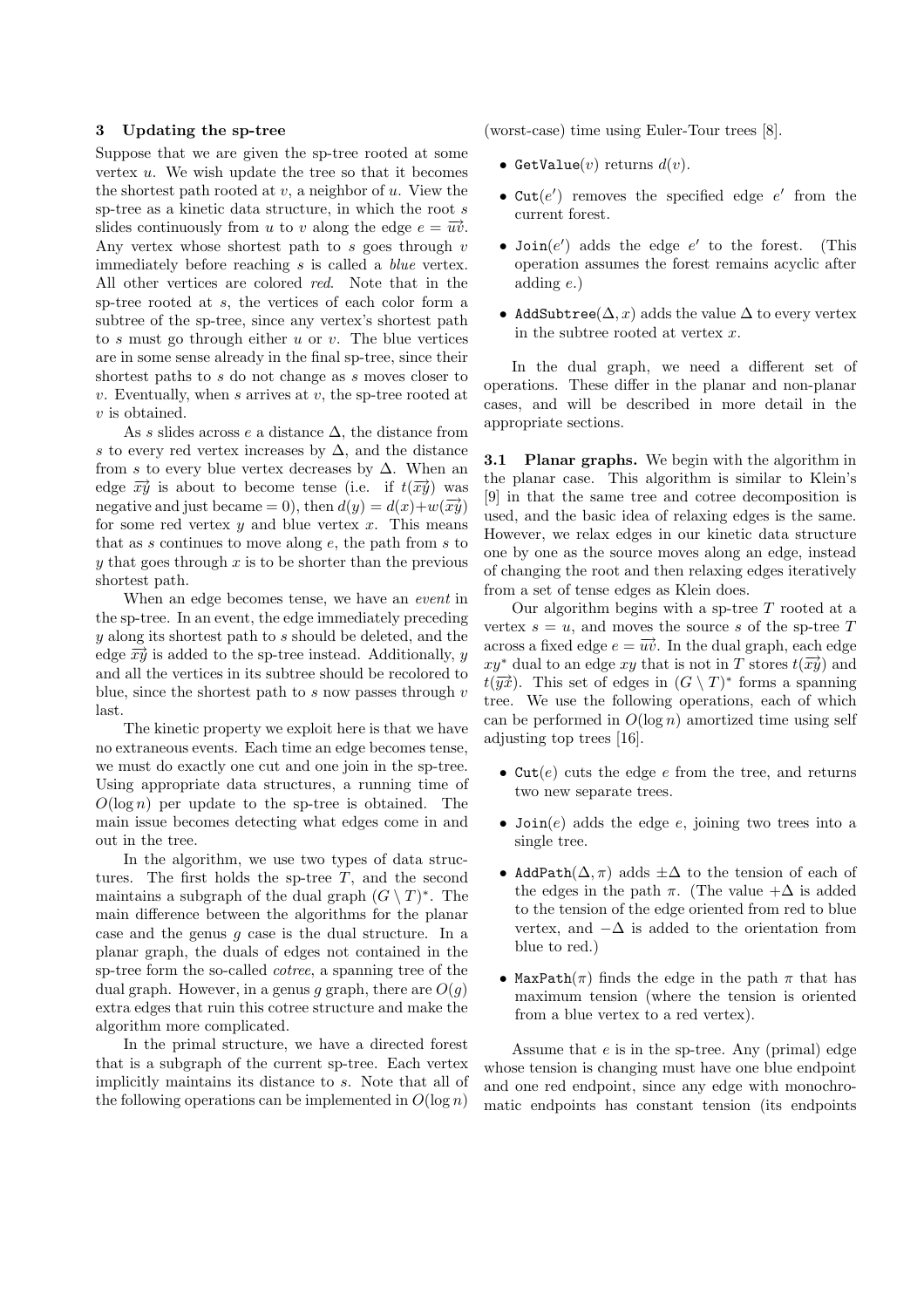

Figure 1. The thick lines in the graph are the sp-tree rooted and the source, shown moving along the edge  $e$ . As  $s$  moves closer to the target, an edge along the green path in the dual (shown in dotted lines) becomes tense and is inserted.

change at the same rate). This means that the set of edges whose tension is changing corresponds to the unique *path* in  $T^*$  that goes between the endpoints of e ∗ . Call this set of edges green, and let the dual path consisting of all the green edges be  $\pi^*$ .

If the edge  $e$  is not in the sp-tree, all vertices are red. At some stage e becomes tense, since the distance from s to v along  $e$  is going to zero as s slides along e. At this stage, the edge e enters the sp-tree, and the subtree rooted at v is immediately colored blue.

Once e is in the sp-tree, the algorithm iterates over the following steps until either every vertex is blue or  $s$  reaches  $v$ . See Figure 1. We call MaxPath on the two endpoints of  $e^*$  to find the first edge  $\overrightarrow{xy}$  that has  $t(\overrightarrow{xy}) > 0$  as u slides towards v. Let  $\Delta$  be the amount the root needs to slide for  $\overrightarrow{xy}$  to become tense.

Next, move the source s a distance  $\Delta$  along the edge e and update the distances in the primal tree and tension in the dual tree. AddPath $(\pi^*, 2\Delta)$  updates the tensions of the green edges. In the primal tree, AddSubtree $(u, \Delta)$  adds  $\Delta$  to every distance for vertices in the red subtree, simulating the root sliding along the edge e by a distance of  $\Delta$ . Similarly, AddSubtree( $v, -\Delta$ ) updates the distance from s to the blue vertices.

Now we must actually update the sp-tree to reflect the new edge being added. We first  $Cut(wy)$  where  $\overrightarrow{wy}$  is the last edge in the path in T from s to y. Then  $\text{Join}(\overrightarrow{xy})$  reconnects s to y via the new shorter path. This reconnects the sp-tree, and recolors  $y$  and its subtree blue.

To update the dual spanning tree, we call  $\text{Cut}(xy^*)$ to remove the dual edge whose tension is no longer changing, and then  $Join(wy^*)$  to reconnect the dual tree and update the structure.

Each edge change in the tree calls a constant number of operations taking  $O(\log n)$  time. This concludes the description of the algorithm to move the source along a single edge. We summarize in the following lemma:



Figure 2. As the blue tree expands, the set of green edges could intersect itself and separate into multiple components. Here, the blue subtree (rooted at  $v$ ) wrapped around the torus, and the set of green edges is shown as two disconnected cycles in the dual which separate the red subtree from the blue subtree.

Lemma 3.1. Sp-trees in planar graphs can be represented in such a way that the sp-tree rooted at u can be changed to the sp-tree rooted at a neighbor of u in  $O(k \log n)$  time, where k is the number of edges entering or leaving the trees. In this representation, a shortest path distance from the root can be computed in  $O(\log n)$ time.  $\Box$ 

**3.2** Graphs of genus  $g$ . The algorithm in the primal case does not immediately extend to genus  $g$  graphs, since the dual graph  $(G \setminus T)^*$  is no longer a tree. Without this tree structure, the set of green edges can become more complicated than a path in the dual, and finding tense edges is harder. For example, consider the case when the graph is on the torus. Initially, the blue subtree is divided from the red subtree by a cycle of green edges. However, as the blue subtree grows, it is possible for the blue to meet at other places, and the green boundary splits into different connected components. See Figure 2.

Our algorithm for graphs of genus  $q$  is identical to the planar algorithm on the primal data structure. However, the dual structure is necessarily more complicated, since we no longer have a tree in the dual. (Throughout the algorithm, we consider the edge  $(uv)^*$  as part of  $(G \setminus T)^*$  to simplify the algorithm.) For each dual edge  $xy^*$  corresponding to an edge xy that is not in T, we maintain the tenseness of  $\overrightarrow{xy}$  and  $\overrightarrow{yx}$ .

Decompose the edges of  $(G \setminus T)^* \cup (uv)^*$  as follows. Iteratively delete all edges of degree 1. Denote the deleted edges as  $F^*$ , and note that  $F^*$  is a forest in  $G^*$ . After the edges  $F^*$  have been deleted, we have a set of paths, called cut paths, that meet at vertices of degree  $\geq 3$ . Denote these cut paths as  $P^* = {\pi_1, \pi_2, \ldots, \pi_k}$ , where each  $\pi_i$  is a path between two vertices of degree  $\geq$  3. Euler's formula implies that  $k = O(q)$  (see [5, Lemma 4.2]).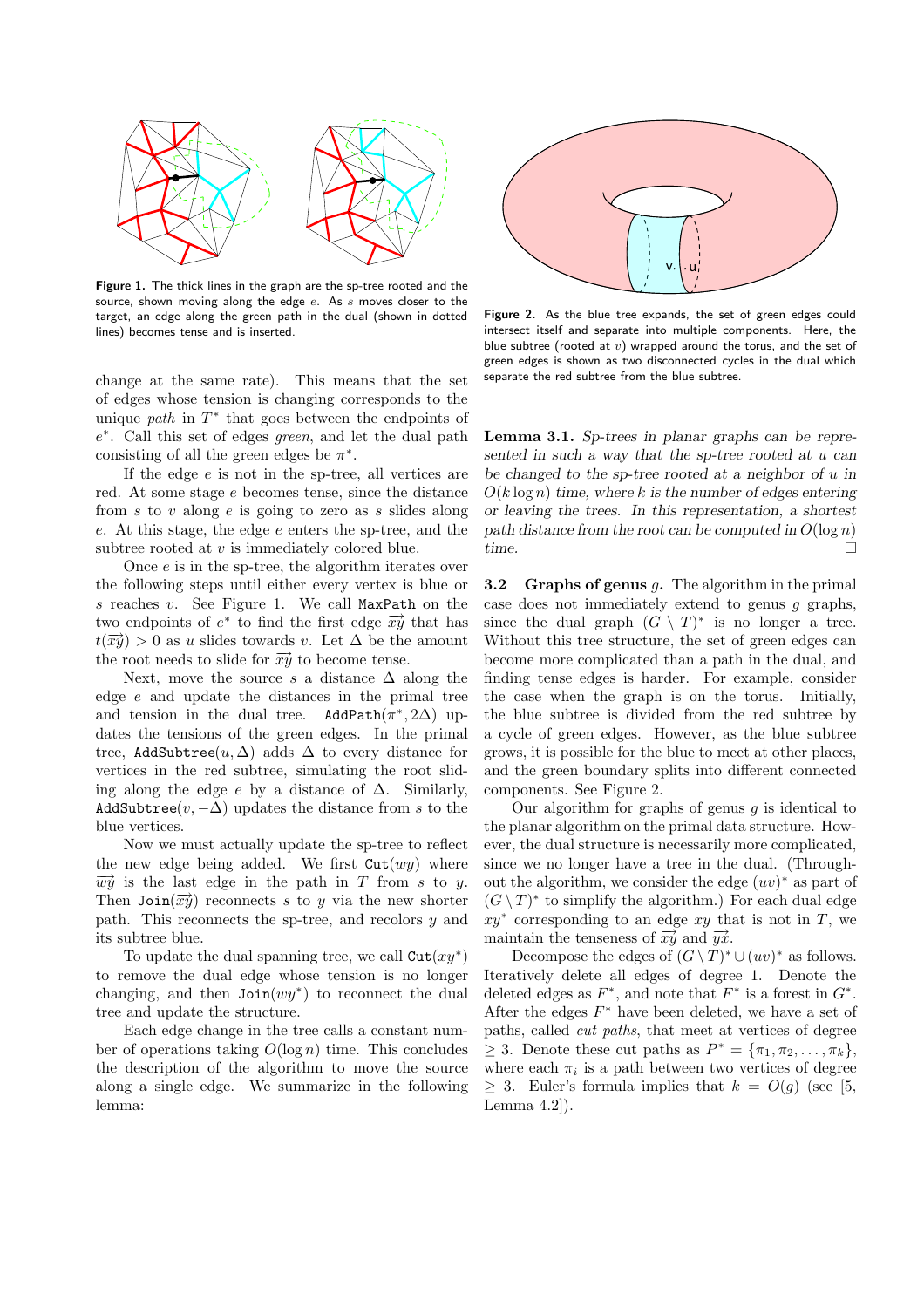The set of green edges, or primal edges whose endpoints are not monochromatic, are again those edges that could potentially become tense. All the green edges are dual to edges in  $P^*$ . To see this, note that  $P^*$  bounds two topological disks, one containing all the blue vertices and the other containing all the red vertices. For any edge  $xy^* \in F^*$ , the edge  $xy$  cannot have endpoints of different colors, since its endpoints are in the same face. Therefore,  $P^*$  must contain the dual of every green edge. Moreover, any path  $\pi_i \in P^*$ has all the edges dual to either monochromatic edges or to green edges.

Each path  $\pi_i$ , along with any components of  $F^*$ which are rooted along  $\pi_i$ , is put into a self adjusting top tree  $T_i$ , where  $\pi_i$  is the top level path. We also maintain two linked lists of pointers representing the current boundary of the red and blue faces. For each  $\pi_i$ on the boundary of a face, a pointer in the linked list for that face points to the corresponding tree  $T_i$ . These pointers appear in the linked list in the same order that the paths appear along the boundary. Note that it is possible for a path to bound the same region on both sides; the linked list will simply contain two pointers to the same tree. See Figure 3.

The operations on the dual structure are:

- 1.  $\text{Cut}(e)$  and  $\text{Join}(e)$  are identical to the planar operations.
- 2. AddBoundary( $\Delta$ ) adds  $\pm \Delta$  to the tension of every edge that borders both the red and the blue faces. (Again, we add  $+\Delta$  to the orientation going from red to blue, and  $-\Delta$  to the orientation from blue to red.)
- 3. MinBoundary returns the edge with maximum tenseness among edges that border both faces..

To implement MinBoundary, we search both linked lists in  $O(q)$  time to find the cut paths that border both regions; this is the candidate list of green edges. We can find the edge in each cut path with highest tension in  $O(\log n)$  time by querying the appropriate  $T_i$  with MinPath. Thus, it takes  $O(g \log n)$  time to find the edge  $\overrightarrow{xy}$  that becomes tense first.

To implement AddBoundary, we again search both linked lists in order to find the cut paths that contain green edges. These are the only trees that need to be updated, since edges with monochromatic endpoints have constant tension. Each of the self adjusting top trees can update tensions in  $O(\log n)$  time using AddPath, giving a bound of  $O(q \log n)$  time for updating all of the cut paths.

Now we describe the algorithm. We first call MinBoundary to find the first tense edge  $\overrightarrow{xy}$ . Let  $\Delta$  be the amount that s must move along e in order for  $\overrightarrow{xy}$ to become tense.

In the primal sp-tree, we can update the distances using AddSubtree( $\Delta$ ) to u's subtree (the red vertices), and AddSubtree( $-\Delta$ ) to v's subtree (the blue vertices). We then call AddBoundary with a value of 2∆. We also need to update the sp-tree. This is done using  $\text{Cut}(\overrightarrow{wy})$ to cut y out of the red tree, where  $\overrightarrow{wy}$  is the red edge that connects y to the s in the sp-tree. Then  $\text{Join}(\overrightarrow{xy})$ reconnects  $y$  and its subtree to the source  $s$ .

We also have to update the dual structure. The dual edge  $\overrightarrow{yw}^*$  is now a green edge, since w is still red and y is now blue. The endpoints of  $\overrightarrow{wy}^*$  are either in  $F^*$  or are directly on some path  $\pi_j$ , since we know that wy was in the sp-tree. Find the unique (and possibly empty, if the vertex is on some  $\pi_j$ ) path in  $F^*$  connecting each endpoint of  $\overrightarrow{wy}^*$  to the paths  $P^*$  in  $O(\log n)$  by simply splaying up the self adjusting top tree that they belong to until reaching the top level path. Denote these (possibly empty) paths as  $\pi'$  and  $\pi''$ .

We call expose to make  $\pi$  and  $\pi'$  the top level in their respective trees, and then we combine them into one path  $\pi$  using  $\text{Join}(\overrightarrow{wy}^*)$ . We now insert  $\pi$  into the boundaries of the two faces in our linked lists. In addition, the path  $\pi_i$  that  $\overrightarrow{xy}$  cut across is no longer a boundary, so we must update the tree for that component and remove it from the boundary lists. It is also possible that  $\pi$  intersects one or two paths  $\pi_i$ ; if so, those trees must be subdivided at the appropriate location using Cut.

We update the red face's linked list first by cutting (if necessary) the paths that the endpoints of  $\pi$  subdivided. We then remove all of the pointers in the linked list that were between those endpoints, since they gave the boundary of the subtree rooted at  $y$  that is now blue and therefore it is no longer a boundary. Note that this automatically removes the old path  $\pi_i$  from the boundary, since  $\pi$  necessarily either blocks or divides that path.

For the blue face's linked list, we must add in any of the paths  $\pi_k$  that were removed from the red list. We also add in the self adjusting top tree for  $\pi$ , since it now borders the blue face.

Altogether, updating the linked lists can be done in  $O(g)$  time, since we traverse each list at most twice while cutting out and adding in links to the appropriate cut paths.

This finishes the description of the algorithm when moving along one edge. We summarize in the following lemma:

Lemma 3.2. Sp-trees in graphs on a surface of genus g can be represented in such a way that the sp-tree rooted at u can be changed to the sp-tree rooted at a neighbor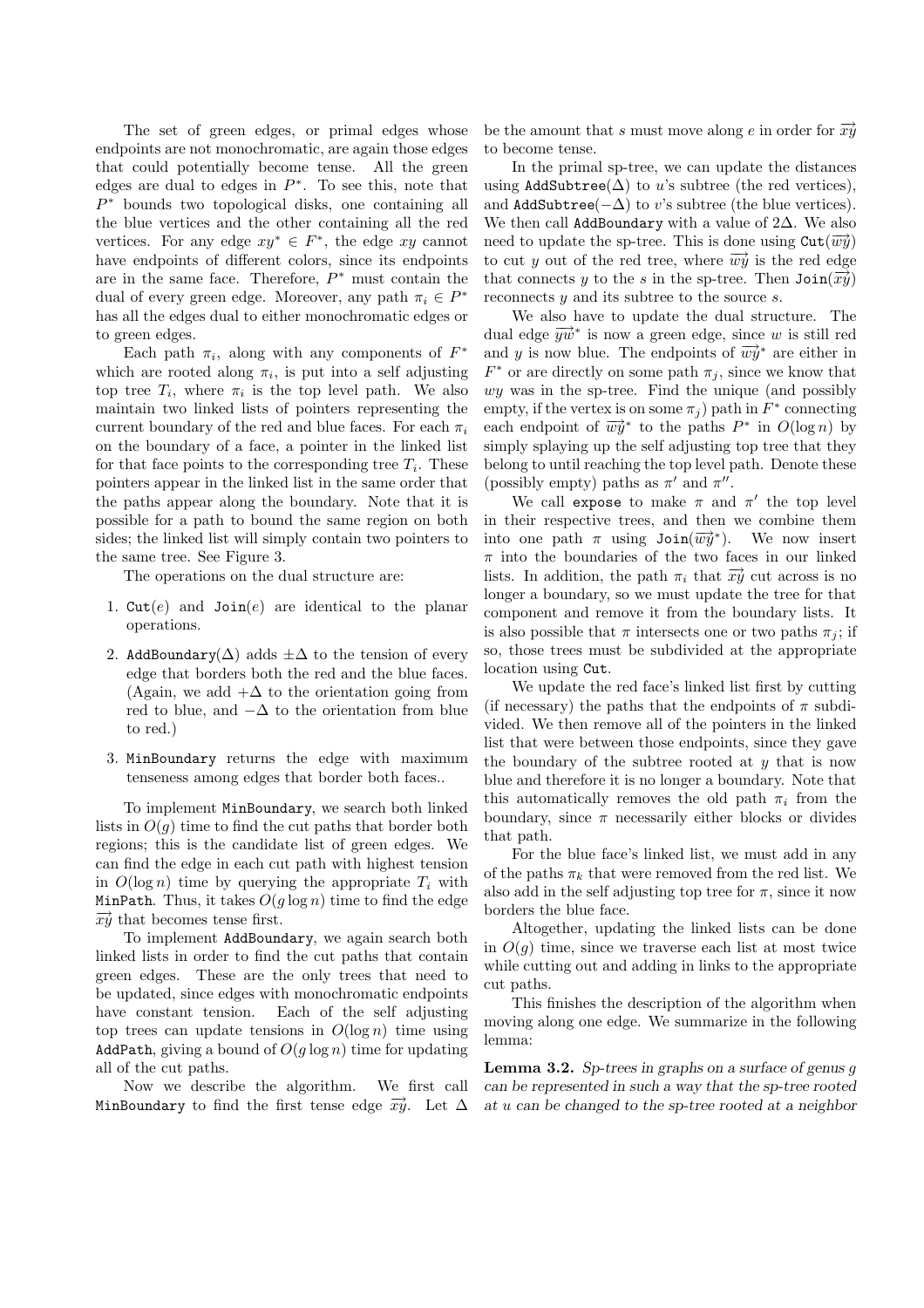

Figure 3. An example of the algorithm progressing. On the left, the alterations are shown on the surface on the torus, and on the right, they are shown on the polygonal schema obtained by cutting along the initial cut locus of  $u$ . As new edges become tense, the set of cut paths alters, but always separates the blue subtree from the red subtree.

of u in  $O(kq \log n)$  time, where k is the number of edges entering or leaving the trees. In this representation, a shortest path distance from the root can be computed in  $O(\log n)$  time.

## 4 Moving the root along a face

4.1 Planar graphs. Consider the case when  $G$  is a plane graph, and we want to maintain the sp-tree as the root moves along a face  $f$ . Klein [9] noted two key facts. First, each edge can enter and leave the tree a constant number of times. For graphs with unique shortest paths, this can be seen via a relatively simply crossing argument. (Klein shows this also in general if one maintains a left-most sp-tree.) Also, using standard techniques, the graph can be assumed to have bounded degree, and then one can use persistence [4] to store and search any previous versions of the sp-tree. (This increases the required space to  $O(n \log n)$ .) With these two observations and Lemma 3.1, the following result is obtained.

**Theorem 4.1 (Klein [9]).** Let G be a plane graph with n vertices, and let be f a face of G. With  $O(n \log n)$ preprocessing time, a shortest path distance from any vertex on f to any other vertex can be found in  $O(\log n)$ time.

**4.2** Graphs of genus  $g$ . Let  $G$  be a graph embedded in a surface of genus  $g$ . We are interested on maintaining the sp-tree as the root moves along a face  $f$ . We first show a bound on the number of times that an edge can enter or leave the sp-tree.

**Lemma 4.1.** As the root of the sp-tree moves along  $f$ , each edge enters and leaves the sp-tree  $O(q)$  times.

**Proof:** Let  $e$  be an edge in  $G$ , and let  $N$  be the surface obtained by contracting  $e$  to a point  $e^*$  and  $f$ to a point  $f^*$ . Consider all the shortest paths from vertices in  $f$  to any of the endpoints of  $e$ . In  $N$ , these shortest paths define  $O(q)$  distinct homotopy classes of paths with endpoints  $e^*$  and  $f^*$ . This follows from [2,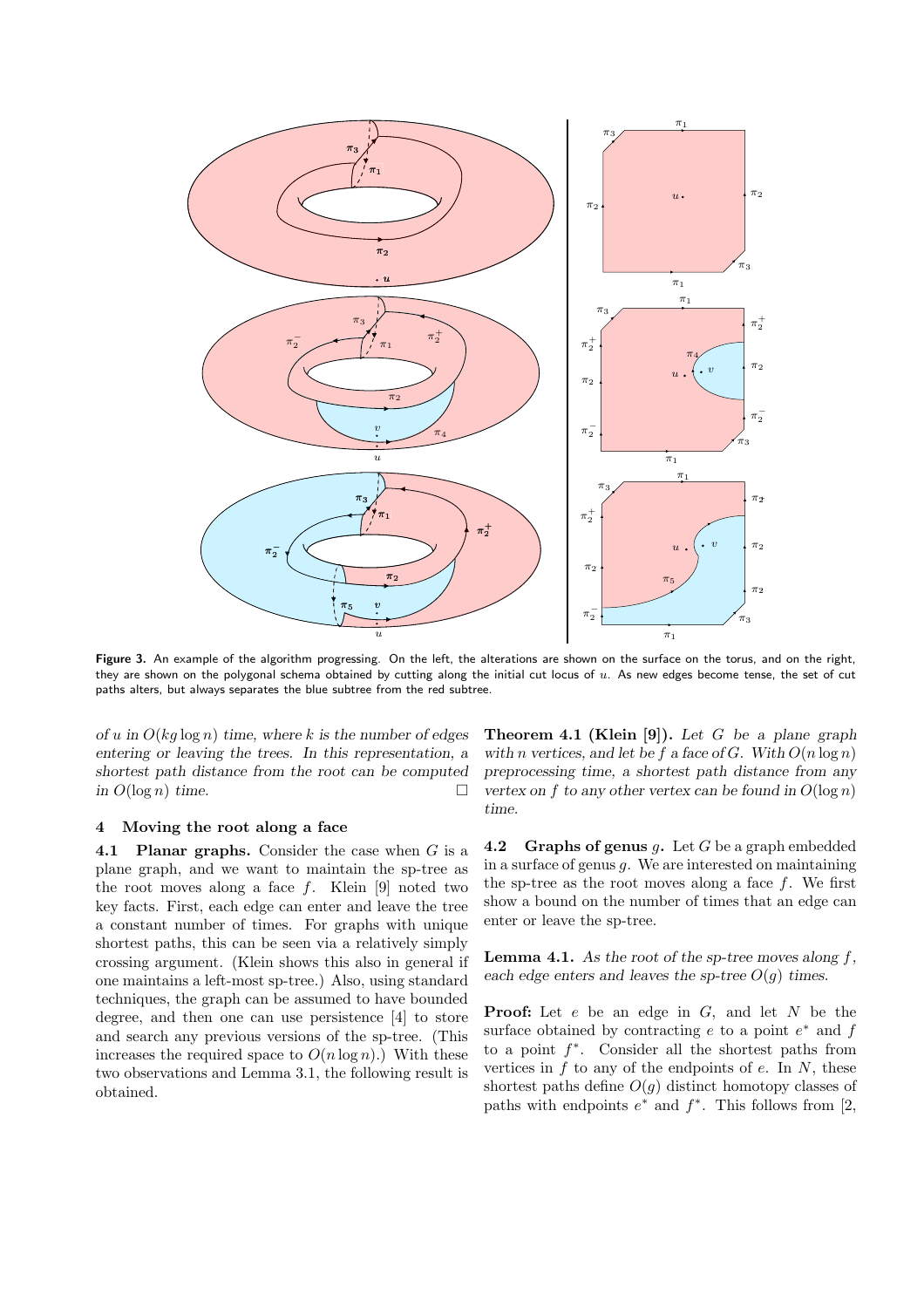Lemma 2.1], since we can combine pairs of pairwise nonhomotopic paths to get a set of pairwise non-crossing, non-homotopic loops with basepoint  $f^*$ .

If we consider all the shortest paths from vertices on f to an endpoint of an edge e, we know that  $e = uv$ will enter or leave the sp-tree when the shortest path from  $w \in f$  to v uses e and the shortest path from the neighbor of  $w$  on  $f$  does not use  $e$ . In a homotopy class, the edge e cannot switch from being in and out of the shortest paths more than constant number of times, since a homotopy class of paths forms a planar graph.

Note that the homotopy classes cannot interleave, that is, all the shortest paths that have the same homotopy class in  $N$  appear consecutively as we walk along  $f$ . Indeed, any two paths in the same homotopy class, together with a piece  $f'$  of  $f$  and  $e$  define a topological disk, and it cannot be that a path in a different homotopy class has an endpoint in the piece  $f'.$ 

Since there are at most  $O(g)$  homotopy classes, each of which occurs as a block, and in each class, an edge comes in and out  $O(1)$  times, the result follows.  $\Box$ 

Since we take  $O(g \log n)$  time each time we update the tree, this gives  $O(g^2 n \log n)$  time total to update all the trees over the course of the algorithm. Again, we can use standard techniques to convert to a graph with bounded degree, and use persistence [4] to store and search any previous versions of the sp-tree. Regarding the space bounds, during the process, we need  $O(gn)$ space to maintain the (dual) structures. However, for answering distance queries, we only need to store the primal structure, and therefore, the final data structure uses  $O(gn \log n)$  space. With these two observations and Lemma 3.2, we obtain our main result.

**Theorem 4.2.** Let  $G$  be a graph with n vertices embedded in a surface of genus  $g$ , and let be  $f$  a face of  $G$ . With  $O(g^2 n \log n)$  preprocessing time, a shortest path distance from any vertex on f to any other vertex can be found in  $O(\log n)$  time.

## 5 Computing shortest non-separating and non-contractible cycles

In this section we consider the problems of finding a shortest non-separating and a shortest non-contractible cycle in an orientable combinatorial surface  $M$ . The use of our technique on maintaining shortest path trees is condensed in the following lemma.

**Lemma 5.1.** Let  $\alpha$  be a simple cycle or arc in M, and let  $Cross_1(\alpha)$  be the set of cycles that cross  $\alpha$  exactly once. A shortest cycle in  $Cross_1(\alpha)$  can be obtained in  $O(g^2 n \log n)$  time.

Proof: Consider the surface obtained by cutting M along  $\alpha$ : each vertex v in  $\alpha$  gives rise to two vertices  $v', v'',$  and two boundary arcs or cycles  $\alpha', \alpha''$ . Let N be the surface obtained by gluing topological disks to the boundaries that contain  $\alpha'$  and  $\alpha''$ . (If  $\alpha$  is an arc, then  $\alpha'$  and  $\alpha''$  are contained in a single boundary.) A cycle in  $M$  that crosses  $\alpha$  once at a point  $v$  becomes a path in  $N$  connecting  $v'$  to  $v''$ . Thus, a shortest cycle that crosses  $\alpha$  once at v is a shortest path that connects  $v'$  to  $v''$  in  $N$ , and vice versa. Since all the points v', with  $v \in \alpha$ , belong to a face of N, we can use Theorem 4.2 to find in  $O(g^2 n \log n)$  time a closest pair  $(v'_0, v''_0)$ . Computing the shortest path from  $v'_0$  to  $v''_0$  gives the result.

Note that if  $\alpha$  is separating, then  $Cross_1(\alpha) = \emptyset$ because any cycle crosses  $\alpha$  an even number of times. We also use that *all* the cycles in  $Cross_1(\alpha)$  are noncontractible. This is due to the fact that a contractible cycle  $C$  is a separating cycle, and any cycle or arc must cross C an even number of times.

5.1 Shortest non-separating cycle. A shortest non-separating cycle in  $M$  is also non-separating in the surface obtained by attaching disks to the boundaries. Therefore, we only need to consider surfaces without boundary.

Cabello and Mohar [1] have shown how to construct in  $O(qn \log n)$  time a set S of  $O(q)$  simple loops with the property that a shortest cycle in  $\bigcup_{\ell \in S} Cross_1(\ell)$  is a shortest non-separating cycle. Since S consists of  $O(g)$ loops, we can apply the previous lemma to  $Cross_1(\ell)$ for each  $\ell$  in S and take the globally shortest cycle. We summarize:

Theorem 5.1. Let M be an orientable surface, possibly with boundary, of complexity  $n$  and genus  $g$ . We can find a shortest non-separating cycle in  $O(g^3 n \log n)$ time.

5.2 Shortest non-contractible cycle. The main approach is to find a curve whose removal decreases the genus or number of boundaries of the surface, and moreover, it has the property that there is a shortest non-contractible cycle intersecting it at most once. The main tool to prove the following results is an exchange argument. We omit their proof.

**Lemma 5.2.** Let  $M$  be an orientable surface.

(a) Let  $\ell_x$  be a shortest non-contractible loop with given basepoint  $x \in M$ . There is a shortest noncontractible cycle in M that crosses  $\ell_x$  at most once.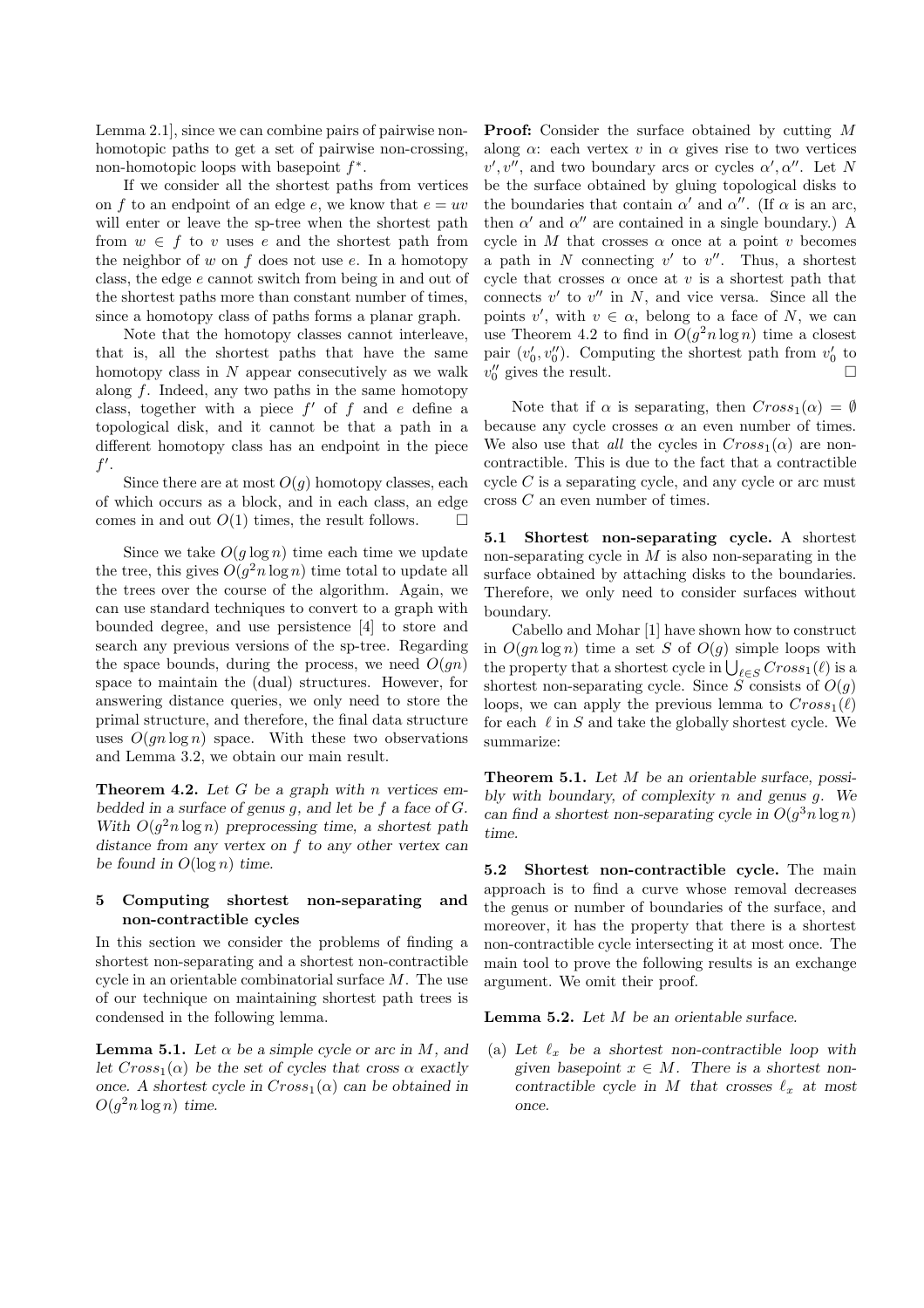- (b) Let  $\delta$  be a boundary cycle in M and let  $\alpha$  be a shortest non-contractible arc with endpoints in  $\delta$ . There is a shortest non-contractible cycle in M that is homotopic to  $\delta$ , or that crosses  $\alpha$  at most once.
- (c) Let  $\alpha$  be a shortest arc connecting two different specified boundaries of  $M$ . There is a shortest noncontractible cycle in M that crosses  $\alpha$  at most once.

The next result summarizes the time needed to find the curves described in the previous lemma.

Lemma 5.3. Let M be an orientable combinatorial surface of complexity n.

- (a) Given a basepoint x, we can find in  $O(n \log n)$  time a shortest non-contractible loop with basepoint x and multiplicity two.
- (b) Given a boundary  $\delta$ , we can find in  $O((g+b)n \log n)$ time a shortest cycle homotopic to  $\delta$ .
- (c) Given a boundary  $\delta$ , we can find in  $O(n \log n)$  time a shortest non-contractible arc with endpoints in  $\delta$ , multiplicity two, and edge-disjoint from  $\delta$ .
- (d) If M has two or more boundaries, we can find in  $O(n \log n)$  time a shortest arc with endpoints in different boundaries, multiplicity one, and edgedisjoint from all boundaries of M.
- Proof: (a) See Erickson and Har-Peled [5, Lemma 5.2].
- (b) Construct a cross-metric surface  $N$  using a cylinder with a boundary  $\partial$  having 3 edges and another boundary  $\partial'$  that gets glued to  $\delta$ . Assign infinite length to each edge not in  $\partial'$ Since N has complexity  $O(n)$  and  $\partial$  consists of three edges, and algorithm of Colin de Verdière and Erickson [3, Theorem 6.1 finds in  $O((q + b)n \log n)$  time a shortest cycle homotopic to  $\partial$  in N. This is the desired cycle in M.
- (c) Contract  $\delta$  to a point p and construct a shortest non-contractible loop with basepoint  $p$  as in item (a). This is the desired arc in  $M$ .
- (d) Select a boundary  $\delta$  of M, contract it to a point p, and construct in  $O(n \log n)$  time a shortest path tree from  $p$ . Let  $q$  be the closest point to  $p$  among vertices  $v$  in the boundary of  $M$ . The shortest path from  $p$  to  $q$  in  $M$  is the shortest arc connecting the boundary  $\delta$  to any other boundary, and it does not use any edge from any boundary.

 $\Box$ 

Theorem 5.2. Let M be an orientable surface of complexity  $n$ , genus  $g$ , and  $b$  boundaries. We can find a shortest non-separating cycle of M in  $O((g+b)g^2 n \log n)$ time.

Proof: We give a recursive algorithm that reduces either the genus or the number of boundaries of the subproblems. The recursion stops when the subproblem is a topological disk. We distinguish three cases;  $N$  denotes the surface in the subproblem and  $m$  its complexity. The genus of  $N$  is bounded by  $q$ .

- (a) If  $N$  is a surface without boundary, we choose a point  $x \in N$  and find a shortest non-contractible loop  $\ell_x$  through x. Because of Lemma 5.2(a), there is a shortest non-contractible cycle in  $N$  that crosses  $\ell_x$  at most once. Consider the surface  $N' = N \backslash \ell_x$ , and return a shortest cycle among: the cycles  $Cross_1(\ell_x)$  and the shortest non-contractible cycle in N'. Note that if  $\ell_x$  is separating, then N' has two connected components and  $Cross_1(\ell_x) =$  $\emptyset$ . From Lemmas 5.1 and 5.3(a), it follows that we spend  $O(g^2m \log m)$  time in N, plus the time used for  $N'$ .
- (b) If N has exactly one boundary  $\delta$ , we find a shortest non-contractible arc  $\alpha$  with endpoints in  $\delta$ . Because of Lemma 5.2(b), there is a shortest noncontractible cycle in  $N$  that crosses  $\alpha$  at most once, or it is homotopic to  $\delta$ . Consider the surface  $N' = N \setminus \ell_x$ , and return a shortest cycle among: the cycles  $Cross_1(\ell_x)$ , a shortest cycle homotopic to  $\delta$ , and a shortest non-contractible cycle in  $N'$ . From Lemmas 5.1 and 5.3(b-c), it follows that we spend  $O(g^2m \log m)$  time in N, plus the time used for  $N'$ .
- $(c)$  If N has two or more boundaries, we find a shortest arc  $\alpha$  connecting two different boundaries. Because of Lemma  $5.2(c)$ , there is a shortest noncontractible cycle in  $N$  that crosses  $\alpha$  at most once. Consider the surface  $N' = N \setminus \ell_x$ , and return a shortest cycle among: the cycles  $Cross_1(\ell_x)$  and a shortest non-contractible in  $N'$ . From Lemmas 5.1 and 5.3(d), it follows that we spend  $O(g^2m \log m)$ time in  $N$ , plus the time used for  $N'$ .

This finishes the description of the algorithm. Note that at most  $O(g + b)$  recursive subproblems are considered: starting from a surface M, we encounter  $O(b+1)$  times cases (a) or (c), until we first obtain pieces with one boundary, and then we repeatedly encounter  $O(q)$  cases (b-c) that maintain each component with one or two boundaries and decrease their genus. The arcs and loops that are used for cutting can be obtained from